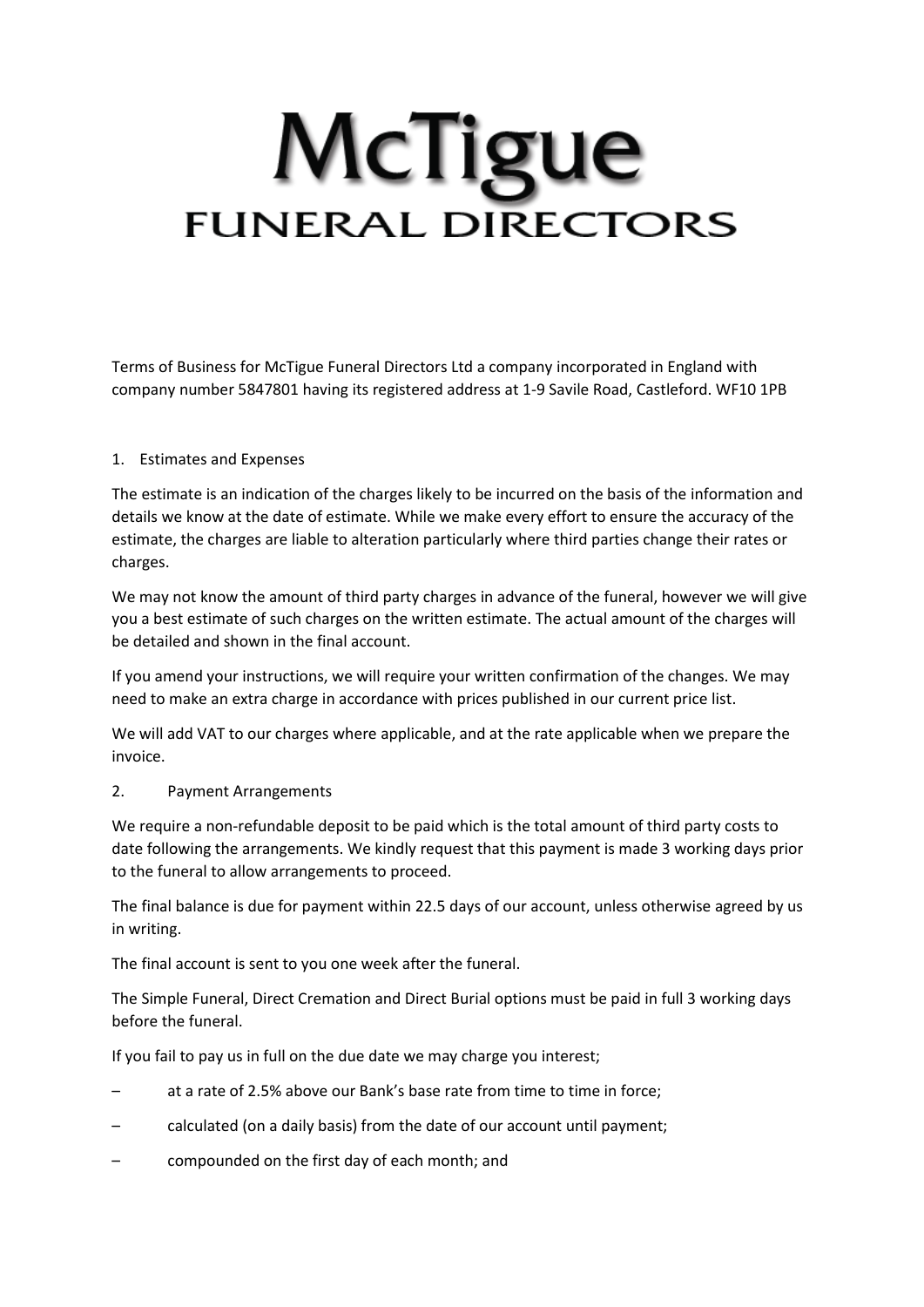before and after any judgment (unless a court orders otherwise).

We may recover (under clause 3) the cost of taking legal action to make you pay.

## 3. Indemnity

You are to indemnify us in full and hold us harmless from all expenses and liabilities we may incur (directly or indirectly including financing costs and including legal costs on a full indemnity basis) following any breach by you of any of your obligations under these Terms.

This means that you are liable to us for losses we incur because you do not comply with these terms, for example we will charge you an administration fee where we receive a cheque from you which is subsequently not honoured or if we write to remind you that an account is overdue. If we instruct debt collection agents we may also recover the fees we incur from you. Further details regarding these fees are available on request. We may claim those losses from you at any time and if we have to take legal action we will ask the court to make you pay our legal costs.

### 4. Data Protection

Words shown in italics are defined in the General Data Protection Regulations 2018 ("the Regulations").

We respect the confidential nature of the information given to us, and where you provide us with personal data ("data") we will ensure that the data will be held securely, in confidence and processed for the purpose of carrying out our services unless you give us your express permission for use in our marketing. In order to provide our services we may need to pass such data to third parties and those third parties, who are performing some of the services for you, may contact you directly. We will not pass your details to third parties for marketing purposes whatsoever.

Under the Regulations you have the right to know what data we hold on you and you can, by applying to us to in writing and paying a fee, receive copies of that data. When you sign the acceptance you are giving us permission to keep your details on record.

Our Privacy Policy can be found at www.mctiguefunerals.co.uk

### 5. Cooling-Off Period

The Consumer Contracts (Information, Cancellation and Additional Charges) Regulations 2013 may give you the right to terminate this agreement in the cooling-off period of fourteen days. If you wish the performance of the agreement to which this right applies to commence before the end of the cooling-off period, you must sign the authority in the form which will be handed to you. In the event that you exercise the right to cancel this contract during the cooling-off period, you will be required to pay a reasonable amount for goods and services already supplied.

### 6. Termination

This agreement may also be terminated before the services are delivered: (1) by us if you fail to honour your obligations under these Terms and (2) by you communicating to us in writing, terminating your instructions.

If we or you terminate your instructions you may, depending upon the reasons for terminations, be asked to pay a reasonable amount based upon the work carried out up to the time your termination is received.